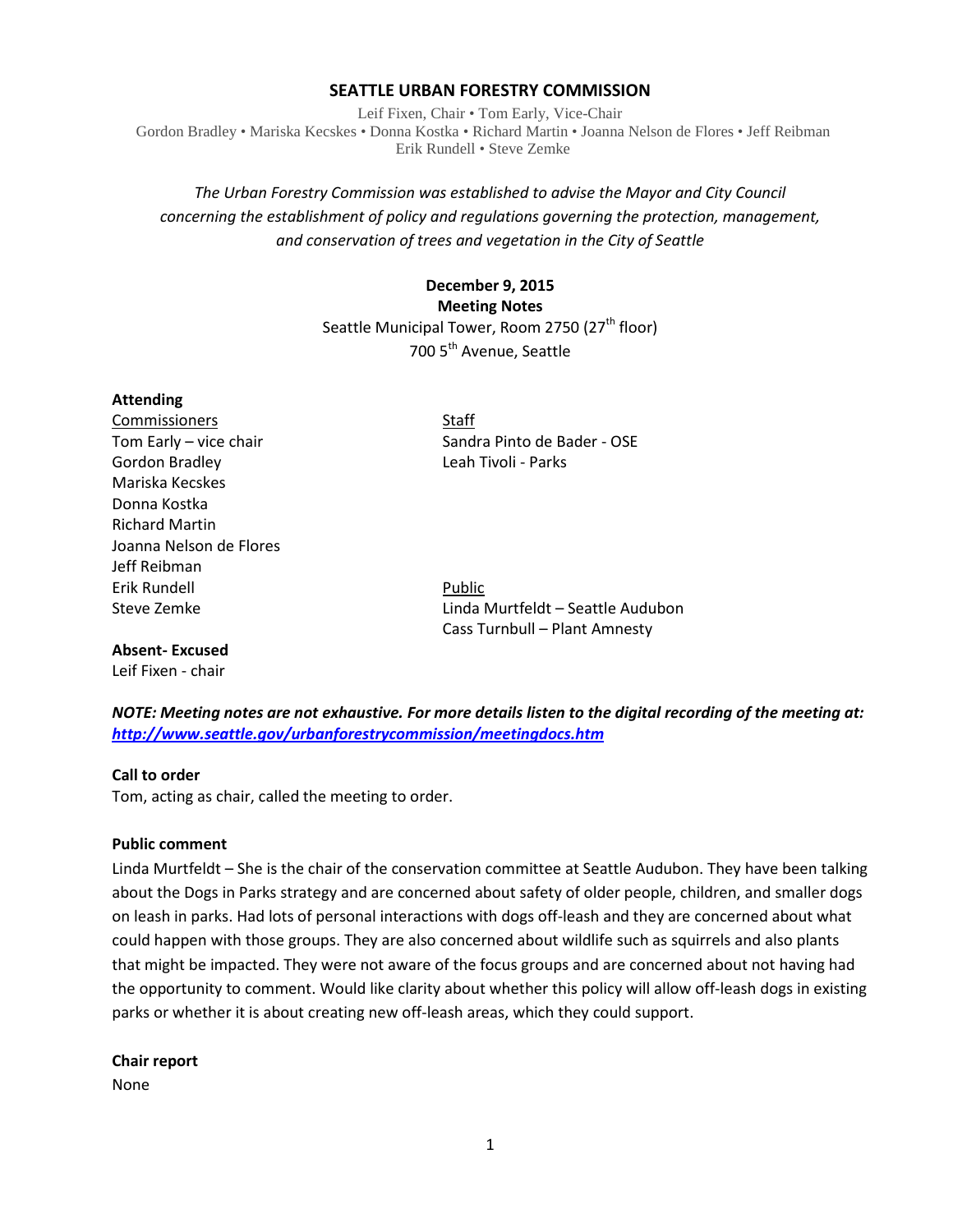#### **No Place for Old Trees Presentation – Cass Turnbull**

Cass is the Executive Director of Plant Amnesty. She produced this presentation about the fact that trees need space in our urban areas. Development affects our ability to preserve trees. Multiple dwelling units are making it more difficult to preserve trees.

Cass believes that it is possible to have more density and have trees. That would be by building higher buildings and keeping areas for trees. By keeping trees we make our city more livable. Seattle's other commitments include environmental justice and human health. Diseases we are prone in cities: asthma, obesity, etc. are related to heat island, stress, and dirty air/water. Trees provide solutions for all of these issues.

The total good provided by the urban forest is superior than the value provided by individual, isolated solutions such as green roofs, bioswales, etc. Benefits of trees are cumulative. When dealing with individual situations trees will always lose.

Cass would like to receive feedback to this presentation. Commissioners will send feedback via Sandra. She is working on a public service announcement funded through a Washington State DNR grant. She wants to let people know that there is a crisis around trees and open space coming to Seattle. She wants to raise awareness about this issue.

#### **People, Dogs, and Parks Strategy – Leah Tivoli (Parks)**

Leah works in the policy and performance unit. She would like to give the UFC an overview of the process Parks is following on this issue. There are questions about what's going on. The project's timeline has been pushed back. A first draft will be available January 4. Park Board meetings to talk about this issue are currently scheduled for 1/14, 1/28, and 2/11 but will get re-scheduled due to the high level of interest. Audubon and other groups have sent comments. They have done an environmental review in preparation for this work. There won't be any loosening of safety restrictions around off-leash dogs. The plan talks about designated off-leash areas (currently 14 areas). Existing facilities are all fenced and have specific servicing. Parks has been researching other jurisdictions that have tried a whole array of alternatives. The results of the analysis will be released January 4. It's going to be important to determine level of enforcement.

They started the process with a survey focused on dog owners. 4,000 people responded. Results provided a good baseline to understand how people use these areas. Survey results geographically mimic the license data, so it was representative of the city's population.

They had seven focus groups geographically spread. 300 people applied to participate. They tried something different and worked with EnviroIssues to determine the makeup of the focus groups. Results will be released with the draft. The demographics: tried to make 50-50 men and women, people with children, with interest in the environment, people with and without dogs. Only 25% of dog owners use off-leash areas. There is a trend across the US and internationally to create off-leash designated facilities. The smaller the household, the more people look at their pet as a family member.

UFC question: how did you advertise?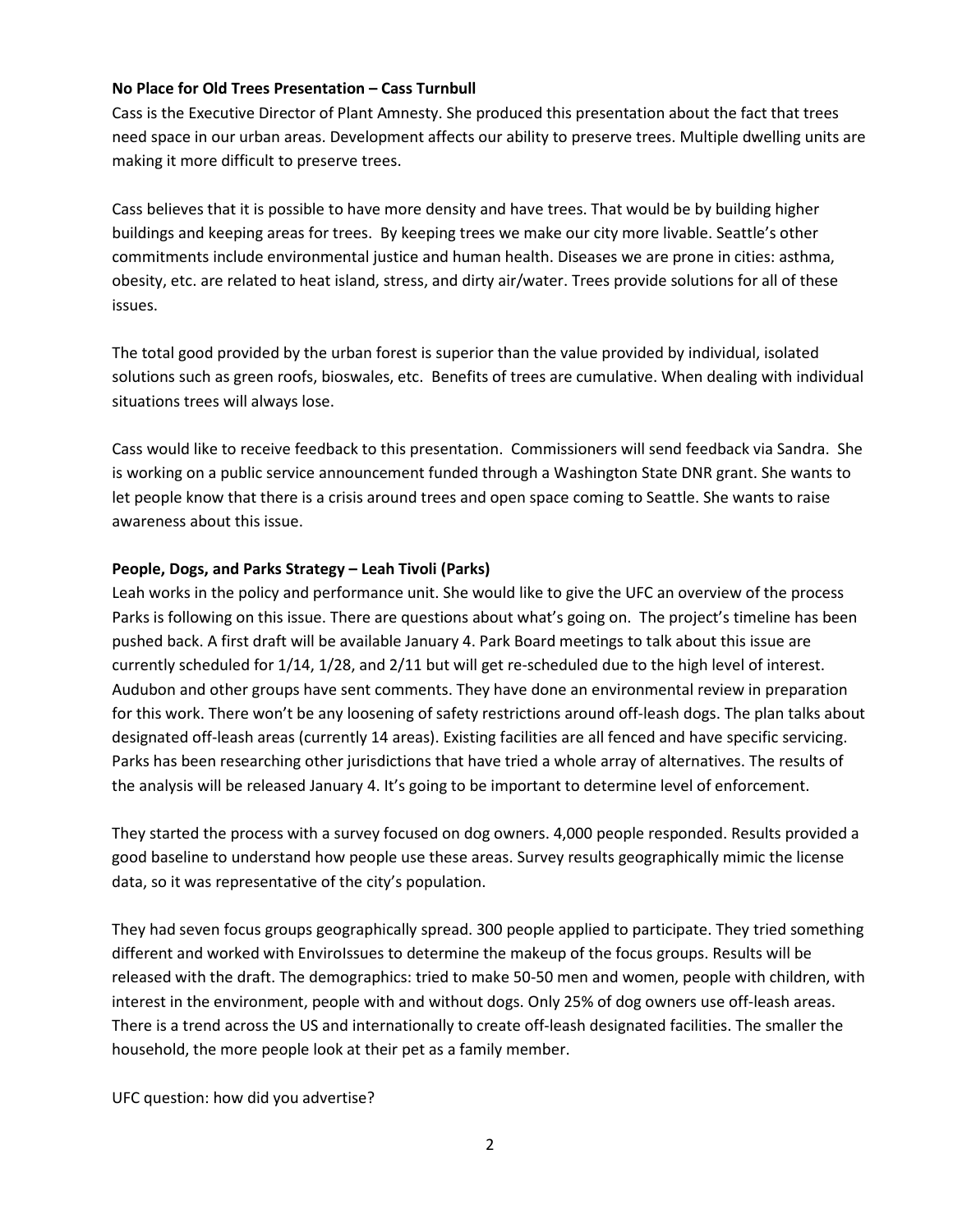Response: they did very little advertising because they did not have the capacity to respond to a large number of applications. Used Camp Long and Discovery, listservs, community centers, flyers, GSP forest stewards.

Focus groups are not intended to be a public process. They are intended as research to create a dialogue between very different people and the facilitator manages the interaction to find common themes. For example there was interest in physical separation (such as fences).

Each off-leash area has a stewardship group. Parks wants to make sure there is enough volunteer interest in the off-leash areas.

UFC question: did you do research on enforcement?

Answer: Yes. They found that there are five themes for why they get public input in the form of letters. The website has a heat map for violations (e.g. Magnuson, Woodland, and Alki). They are ramping up compliance. Also, animal control is re-staffing and ramping up in parks. Most complaints are by dog owners walking their dog on leash encountering off-leash dogs. There are a lot of complaints about feces in athletic areas. They also receive complaints about disruption of plants and birds. They know they need to make investments to solve these issues and it's not about designated areas.

UFC question: will there be priority for areas such as nesting areas?

Answer: yes, protecting these resources and assets is of paramount importance. Seattle has one of the more restrictive policies. Dogs are not allowed in shorelines with the exception of Magnuson Park.

UFC question: will there be an area within the strategy to deal with enforcement and have recommendations?

Answer: yes. There has been a lot of interest in this area.

UFC question: related to the heat map. When looking at location for violations have you looked at access to off leash areas as a reason for the high incidence? Magnuson and Woodland both have off-leash areas and they are among the highest incidence of violations. What kind of environment are people choosing to go to with their off-leash dogs? How can they be better served?

Answer: the majority of violation is on the beaches and large grassy areas. People like to go running with their dog or play fetch in the water. The problem is that off-leash dogs scare and bother enough people that it becomes an issue. They have learned from San Francisco, Portland, etc.

UFC question: would it be possible to add trees to some of these areas to make it more enjoyable for people?

Answer: environmental elements were one of the top things that people think are missing: logs, trees, etc.

UFC question: there are some off-leash areas that are a muddy mess. Are you looking at including solutions for that type of problem?

Answer: yes, they are exploring some solutions, including artificial turf.